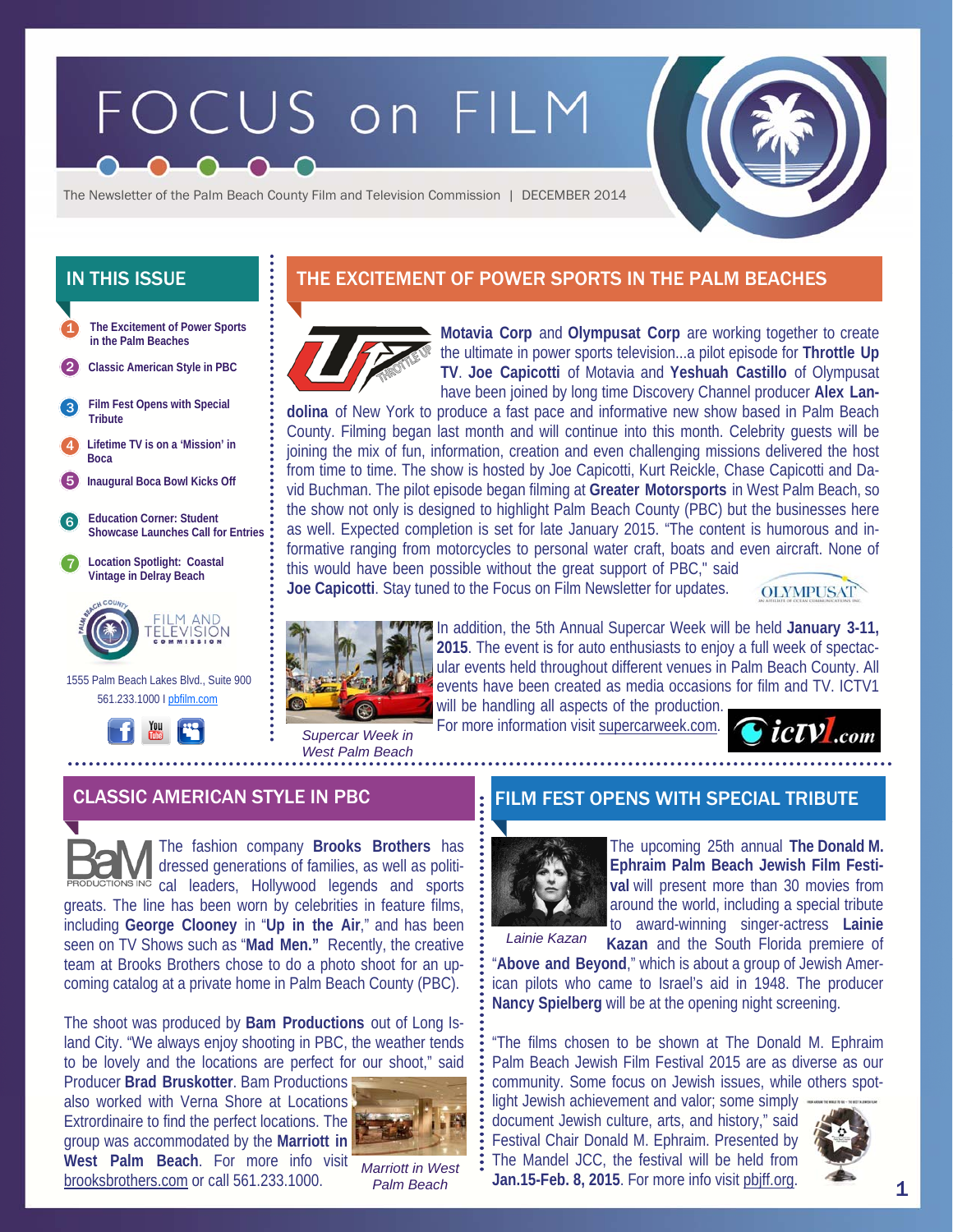

# FOCUS ON FILM



**The Palm Beach International Raceway** was featured in the season premiere of *Shut Up & Drive*: **Palm Beach** on **Fox Sports 1**. The crew from **Robert Dalrymple Productions** out of West Hollywood, CA came to the Palm

Beaches to film the television series. The crew also filmed in downtown West Palm Beach and at the Sailfish Marina.

Justin Bell and Townsend Bell host the show and will go head to head behind the wheel of the new Lexus RCF. For more info about *Shut Up & Drive* visit foxsports.com/nascar/page/shut-up-and-drive.



*West Palm Beach* 

# LIFETIME TV IS ON A 'MISSION' IN BOCA



*Mission Makeover* follows the engaging and powerful journey of women on a mission of a lifetime – to completely makeover their lives through better health & wellness – from the inside out and the outside in. The series is hosted by **Jamie Eason**, and is shot entirely in

*Making Strides Event* 

South Florida.

The crew recently shot an episode with HairUWear at the "Making Strides" event at Mizner Park in Boca Raton. HairUwear provides wigs for thousands women each year suffering from hair loss in relation to Breast Cancer.

"I love shooting in PBC. The shoot went off flawlessly," said **Amy Colonna-Robinson**, Project Coordinator. Season four of the show premieres in February 2015 on Lifetime. The program will air on Mondays/Tuesdays at 7:30am. For more info visit missionmakeover.tv.



*Jamie Eason at Making Strides* 

# SHUT UP AND DRIVE INAUGURAL BOCA BOWL KICKS OFF



In October 2013, the Mid-American Conference and ESPN announced the creation of the **Boca Raton Bowl**, to be played at **FAU Stadium**. The

inaugural postseason college football event will be televised live on the ESPN family of networks. The Boca Raton Bowl will feature a team from the Mid-American Conference against a team from either Conference USA or the American Athletic Conference, with the leagues rotating each year as part of a six-year agreement (2014-2019).

**The Palm Beach County Sports Commission**  has been instrumental in the coordination of the event. For more information including ticket info, visit espnevents.com/boca-raton-bowl.



### TENNIS STAR TURNED DESIGNER



Tennis champion **Venus Williams** has been named the interior designer of Jorge Perez's new apartment community in Delray Beach. Williams is working with Perez on the 172-unit SofA I and 2 going up just south of Atlantic Ave. between First and Fourth avenues. Her Jupiter-

*Venus Williams at One Thousand Ocean* 

based V\*Starr Interiors is designing the lobbies, two models and some of the finishes for individual units.

Williams, a Palm Beach Gardens resident, earned a degree in fashion design from The Art Institute of Fort Lauderdale. She launched the company in 2002, designing model homes and residences for professional athletes. She also designed a condo at the ultra-luxury One Thousand Ocean in Boca Raton. Williams was also featured on TV Show *CBS Sunday Morning*. The piece took an in-depth look at her design company. For more info visit vstarrinteriors.com.

### FOTOFUSION IN WEST PALM BEACH



Still photography shoots make up a large portion of production in Palm Beach County each year. Since the **Palm Beach Photographic Centre** opened in 2009, it has hosted many exciting seminars, workshops, and events. One upcoming event is the annual **FOTOfusion** from **January 20-24, 2015**. FOTOfusion will offer hands-on computer labs, mini-FOTO shoots, and portfolio reviews by experts.

*FOTOfusion Seminar* 

2

A highlight of FOTOfusion will be the presentation of the prestigious FOTOmentor Award. In 2014, it was presented to Ralph Gibson. Gibson has had more than 200 solo exhibitions and is considered one of the foremost Black & White photographers of his time.

For more information visit fotofusion.org or workshop.org.

# Palm Beach Pholographic Centre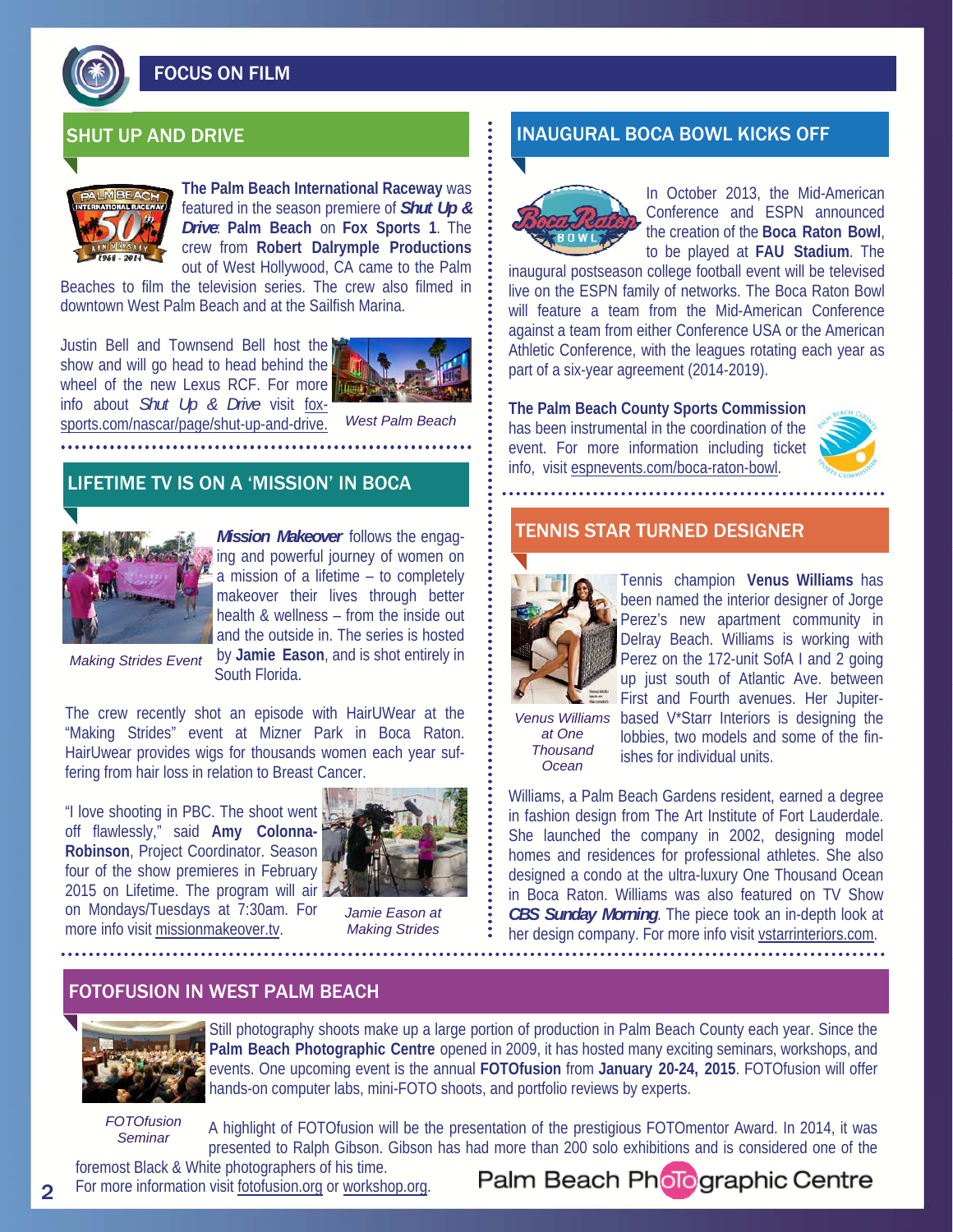

# L-DUB FESTIVAL HAS BEEN RESCHEDULED G-STAR STUDENT STARS IN 'COOL' FILM



**The Lake Worth Playhouse's Stonzek Theatre** is running its fifth annual **L-Dub Film Festival** from **January 9-11, 2015**! The festival was supposed to take place September 26-28, 2014, but was postponed

to next January. An innovative selection across a wide range of genres from music videos to shorts, documentaries and featurelength films will be shown. All of the screenings will be held at the Stonzek Theatre located at 713 Lake Avenue in Lake Worth. L-DUB's mission is to celebrate the art of filmmaking, provide industry collaboration opportunities for emerging filmmakers and outlets for filmmakers to present their work and gain recognition.



Filmmakers will be able to network with industry directors, filmmakers, actors, writers, and producers at the filmmaker reception. At the end of the festival, the annual awards ceremony will be held. Awards will be given for Best Feature, Best Documentary, Best Short, and more. Free workshops

will also be held on topics such as acting, screenwriting, casting, and more. For more info visit lakeworthplayhouse.org.

# FILM FESTIVAL IS HEARING 'VOICES'



Submissions are now open for the **2015 Voices of Local Film** at the **Palm Beach International Film Festival**! Early deadline is February 7, 2014 and final (late) deadline is February 21, 2015!

*Filmmakers in Voices of Local Film* 

Voices of Local Film is looking for local, South

Florida and Treasure Coast filmmakers and their short films, documentaries and music videos. For more information or to view the submission guide visit PBFilmSociety.org.





*G-Star crew on the set of "Cool as Ice"* 

A new film about the life of rapper turned home renovator **Vanilla Ice**  aka **Rob Van Winkle** shot at **G-Star Studios**. "**Cool as Ice**" is a fantasy-themed film is about several stages in young Vanilla Ice's life. The sets were built in G-Star Studios' 20,000 sq. ft. Studio B Set Construction Building, then trans-

ported across the back lot to Sound Stage One which was just named as one of the "Seven Best Sound Stages in the World" by a major film industry magazine.

"We are definitely coming back to film here," said producer **Jillian Mayer**. "The kids here are amazing. They know what they are doing and have an unbelievable work ethic - and I can't say enough about the Studios' facilities and equipment. We have another film coming up early next year and

a major feature film we want to shoot here over the summer." For more information visit gstarstudios.com.



### LOCAL FILMMAKER DEBUTS NEW FILM



**"2053 Two Girls, a Dragon and a Fisherman"** is a new movie from filmmaker **Gary Davis.** The movie stars local actress Shawna Tran. Tran plays an exsoldier, who tries to help control the balance of power. "This movie is my masterpiece, it about love and the true value of relationships," said **Gary Davis**.

The movie premiered at the Lake Worth Stonzek Theatre. For information on upcoming screenings for more information email Gary Davis at gdav@netzero.net.

# FILM FLORIDA'S NEW BRANDING INITIATIVE



**Film Florida** has launched its new brand in a move to better align the association with its members, partners, legislators, and industry leaders. Along with a new brand charter, Film Florida incorporated its new positioning statement, "Entertainment Production Association," to better communicate what Film Florida is. The new **24** visual identity will be seen most notably in Film Florida's new website and marketing materials.

"The industries we represent have evolved through the years and we needed to evolve with them, and that means incorporating the wide range of people we represent in our brand charter, our tag line, and our new visual identity," said Michelle Hillery, Deputy Film Commissioner, PBC Film and Television Commission and Film Florida President. Film Florida works closely with the Florida Office of Film and Entertainment, helping to craft the film incentives offered by our state. For more info visit filmflorida.org.